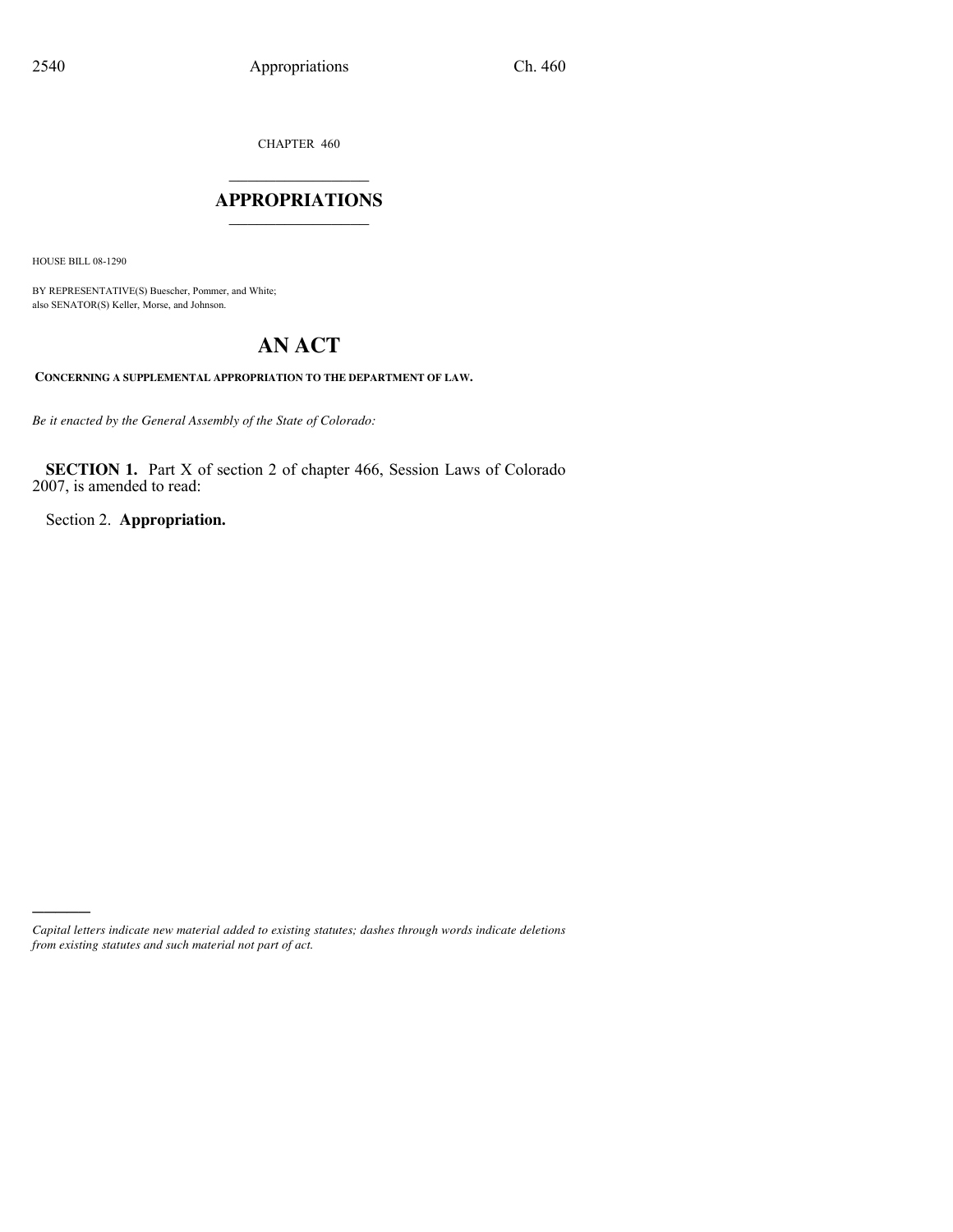|                                                                                          |                           | APPROPRIATION FROM |                               |                                                |                             |                                              |                                |
|------------------------------------------------------------------------------------------|---------------------------|--------------------|-------------------------------|------------------------------------------------|-----------------------------|----------------------------------------------|--------------------------------|
|                                                                                          | ITEM &<br><b>SUBTOTAL</b> | <b>TOTAL</b>       | <b>GENERAL</b><br><b>FUND</b> | <b>GENERAL</b><br><b>FUND</b><br><b>EXEMPT</b> | <b>CASH</b><br><b>FUNDS</b> | <b>CASH</b><br><b>FUNDS</b><br><b>EXEMPT</b> | <b>FEDERAL</b><br><b>FUNDS</b> |
|                                                                                          | $\mathbb{S}$              | $\mathbb{S}$       | $\mathbb{S}$                  | \$                                             | \$                          | \$<br>$\mathbb{S}$                           |                                |
|                                                                                          |                           |                    |                               | <b>PART X</b><br><b>DEPARTMENT OF LAW</b>      |                             |                                              |                                |
| (1) ADMINISTRATION                                                                       |                           |                    |                               |                                                |                             |                                              |                                |
| <b>Personal Services</b>                                                                 | 2,630,408<br>$(39.7$ FTE) |                    |                               |                                                | $5,000^a$                   | $2,625,408(T)$ <sup>b</sup>                  |                                |
| Health, Life, and Dental                                                                 | 1,423,679                 |                    | 461,603                       |                                                | $90,556$ °                  | 847,378 <sup>d</sup>                         | $24,142^e$                     |
| Short-term Disability                                                                    | 31,935                    |                    | 9,571                         |                                                | $1,832^c$                   | $19.631$ <sup>d</sup>                        | 901 <sup>e</sup>               |
| S.B. 04-257 Amortization<br><b>Equalization Disbursement</b><br>S.B. 06-235 Supplemental | 303,805                   |                    | 92,272                        |                                                | $17,229$ °                  | 185,792 <sup>d</sup>                         | $8,512^e$                      |
| Amortization Equalization<br>Disbursement<br>Salary Survey for Classified                | 62,558                    |                    | 17,229                        |                                                | $3,692^{\circ}$             | 39,813 <sup>d</sup>                          | $1,824^e$                      |
| Employees                                                                                | 278,941                   |                    | 114,731                       |                                                | 37,397 <sup>c</sup>         | $108,862$ <sup>d</sup>                       | $17,951$ <sup>e</sup>          |
| Salary Survey for Exempt<br>Employees<br>Performance-based Pay                           | 759,834                   |                    | 196,085                       |                                                | $12,305^{\circ}$            | 541,856 <sup>d</sup>                         | 9,588 <sup>e</sup>             |
| Awards for Classified<br>Employees                                                       | 122,210                   |                    | 25,543                        |                                                | 17,488 <sup>c</sup>         | 71,444 <sup>d</sup>                          | $7,735^e$                      |
| Ch. 460                                                                                  |                           |                    |                               | Appropriations                                 |                             |                                              | 2541                           |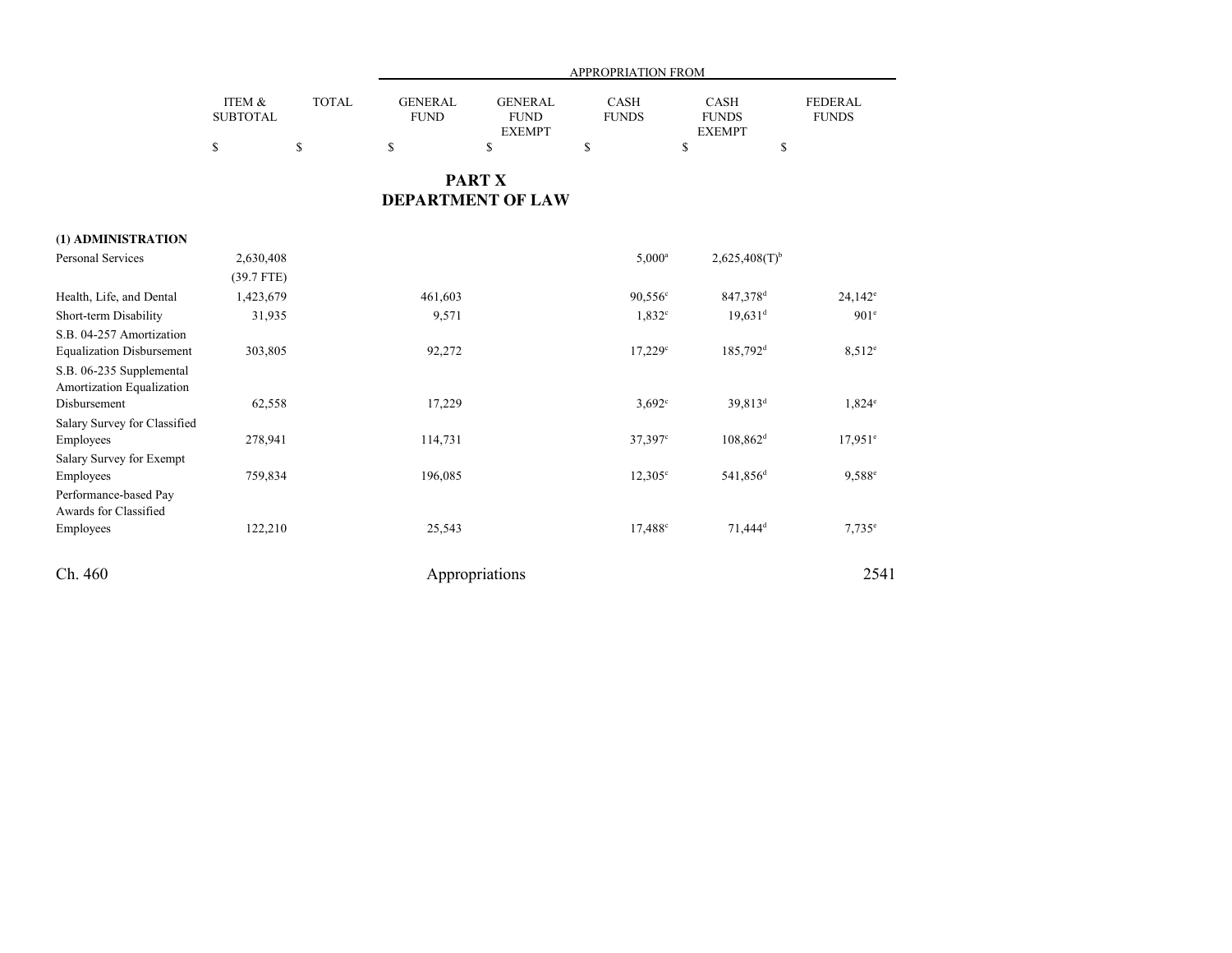|  | $\mathbb{C}^n$ | 460 |
|--|----------------|-----|
|--|----------------|-----|

|                                            |                           |              |                               |                                                | <b>APPROPRIATION FROM</b>             |                                       |                                |
|--------------------------------------------|---------------------------|--------------|-------------------------------|------------------------------------------------|---------------------------------------|---------------------------------------|--------------------------------|
|                                            | ITEM &<br><b>SUBTOTAL</b> | <b>TOTAL</b> | <b>GENERAL</b><br><b>FUND</b> | <b>GENERAL</b><br><b>FUND</b><br><b>EXEMPT</b> | <b>CASH</b><br><b>FUNDS</b>           | CASH<br><b>FUNDS</b><br><b>EXEMPT</b> | <b>FEDERAL</b><br><b>FUNDS</b> |
|                                            | \$                        | \$           | \$                            | \$                                             | \$                                    | $\mathbb{S}$                          | \$                             |
| Performance-based Pay<br>Awards for Exempt |                           |              |                               |                                                |                                       |                                       |                                |
| Employees                                  | 256,353                   |              | 66,582                        |                                                | 4.133c                                | 182,369 <sup>d</sup>                  | $3,269^e$                      |
| Workers' Compensation                      | 78,836                    |              | 24,714                        |                                                | $5,680^\circ$                         | $46,191$ <sup>d</sup>                 | $2,251$ °                      |
|                                            | 51,406                    |              | 16,115                        |                                                | $3,704^{\circ}$                       | $30,119$ <sup>d</sup>                 | $1,468^e$                      |
| <b>Operating Expenses</b>                  | 190,643                   |              |                               |                                                |                                       | $190,643(T)$ <sup>b</sup>             |                                |
| Administrative Law Judge                   |                           |              |                               |                                                |                                       |                                       |                                |
| Services                                   | 1,282                     |              |                               |                                                | $1,282$ <sup><math>\circ</math></sup> |                                       |                                |
| Purchase of Services from                  |                           |              |                               |                                                |                                       |                                       |                                |
| Computer Center                            | 43,802                    |              |                               |                                                |                                       | 43,802(T)                             |                                |
|                                            | 48,499                    |              |                               |                                                |                                       | $48,499(T)$ <sup>b</sup>              |                                |
| Payment to Risk Management                 |                           |              |                               |                                                |                                       |                                       |                                |
| and Property Funds                         | 79,868                    |              |                               |                                                |                                       | $79,868(f)^6$                         |                                |
|                                            | 71,197                    |              |                               |                                                |                                       | $71,197(T)$ <sup>b</sup>              |                                |
| Vehicle Lease Payments                     | 57,483                    |              | 12,066                        |                                                | $13,753$ <sup>e</sup>                 | $23,023$ <sup>d</sup>                 | $8,641$ °                      |
|                                            | 48,175                    |              | 10,724                        |                                                | $10,737$ c                            | $18,133^d$                            | $8,581^e$                      |
| <b>ADP Capital Outlay</b>                  | 91,325                    |              | 35,844                        |                                                |                                       | $40,350$ <sup>d</sup>                 | $15,131^e$                     |
| <b>Information Technology</b>              |                           |              |                               |                                                |                                       |                                       |                                |
| <b>Asset Maintenance</b>                   | 358,296                   |              |                               |                                                | 37,699 <sup>c</sup>                   | 320,597 <sup>d</sup>                  |                                |
| <b>Leased Space</b>                        | 29,686                    |              | 4,961                         |                                                | $3.657$ °                             | $20,901$ <sup>d</sup>                 | $167^{\circ}$                  |
| Capitol Complex Leased                     |                           |              |                               |                                                |                                       |                                       |                                |
| Space                                      | 1,147,113                 |              | 361,739                       |                                                | $82,425$ <sup>e</sup>                 | $670,290$ <sup>4</sup>                | $32,659$ <sup>e</sup>          |
|                                            |                           |              |                               |                                                |                                       |                                       |                                |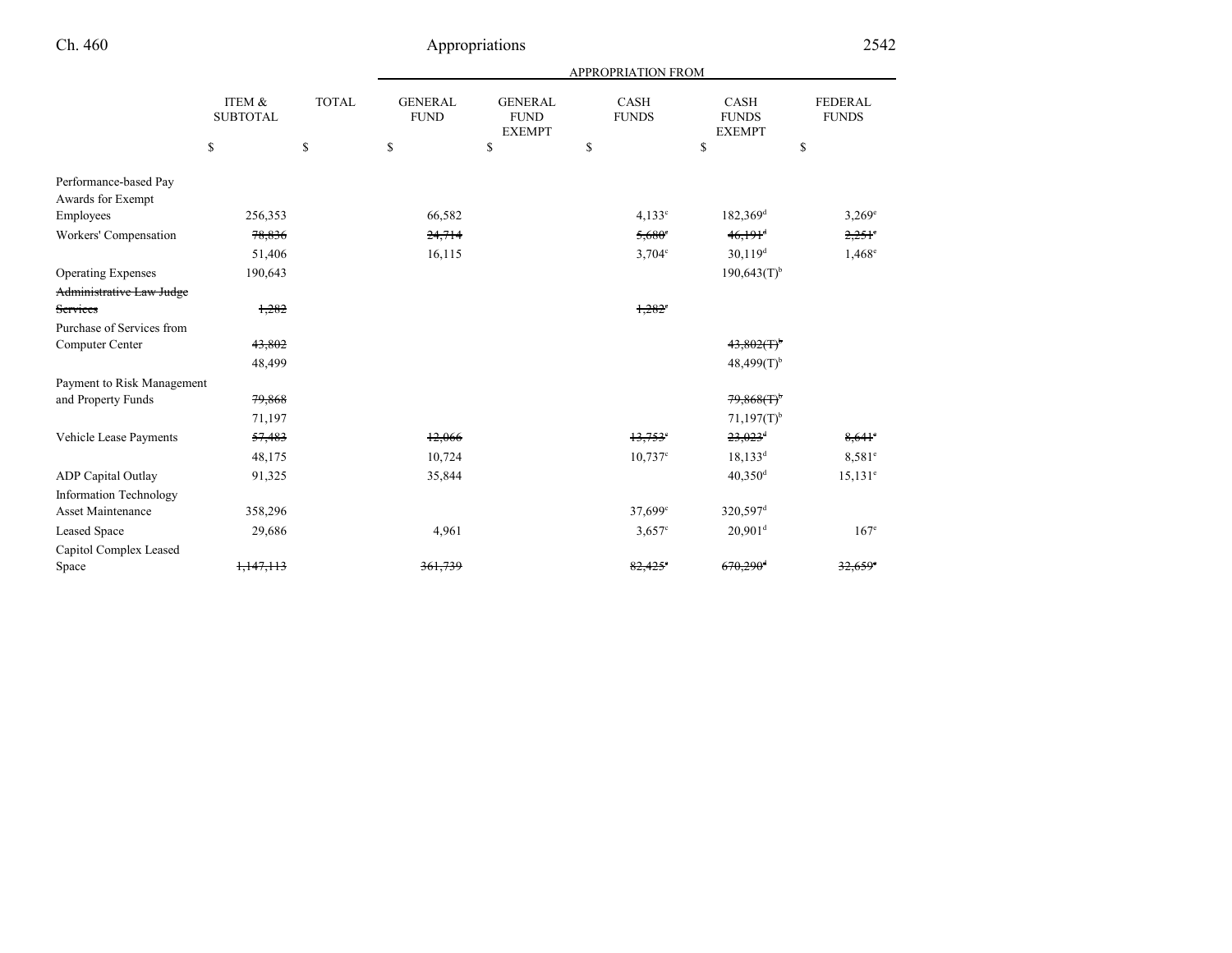|                               | 1,165,178 | 367,436 | $83,723^{\circ}$ | $680,846$ <sup>d</sup> | $33,173^e$           |
|-------------------------------|-----------|---------|------------------|------------------------|----------------------|
| <b>Communication Services</b> |           |         |                  |                        |                      |
| Payments                      | 6,030     | 2,471   | $377^\circ$      | $1,486$ <sup>d</sup>   | 1,696°               |
|                               | 5,944     | 2,435   | $372^{\circ}$    | $1,465$ <sup>d</sup>   | $1,672$ <sup>e</sup> |
| <b>Attorney General</b>       |           |         |                  |                        |                      |
| Discretionary Fund            | 5,000     | 5,000   |                  |                        |                      |
|                               | 7,959,087 |         |                  |                        |                      |
|                               | 7,935,072 |         |                  |                        |                      |

<sup>a</sup> This amount shall be from the Public Utilities Commission under the provisions of Section 6-1-905 (3) (b) (II), C.R.S.

**b** These amounts shall be from indirect cost recoveries.

c These amounts shall be from various cash fund sources within the Department.

 $^{4}$  Of these amounts,  $\frac{4}{3}$ ,  $\frac{4}{9}$ ,  $\frac{4}{9}$ ,  $\frac{4}{9}$ ,  $\frac{4}{9}$ ,  $\frac{4}{9}$  shall be from various sources of cash funds exempt, \$24,149 SHALL BE FROM INDIRECT COST RECOVERIES, and \$13,429 shall be from the Tobacco Settlement Defense Account of the Tobacco Litigation Settlement Cash Fund created pursuant to Section 24-22-115 (2) (a), C.R.S.Additionally, \$3,038,129 \$3,027,759 of these amounts contains a (T) notation.

e These amounts shall be from the federal Medicaid Fraud Control Program administered by the U.S. Department of Health and Human Services.

#### **(2) LEGAL SERVICES TO STATE AGENCIES<sup>97</sup>**

| Personal Services               | 16,095,662       |            |                  |                              |
|---------------------------------|------------------|------------|------------------|------------------------------|
|                                 | 16,222,899       |            |                  |                              |
|                                 | $(200.6$ FTE $)$ |            |                  |                              |
|                                 | $(202.1$ FTE)    |            |                  |                              |
| Operating and Litigation        | 903,656          |            |                  |                              |
|                                 | 967,275          |            |                  |                              |
| <b>Indirect Cost Assessment</b> | 2,458,442        |            |                  |                              |
|                                 |                  | 19,457,760 | $1,000,000(T)^a$ | $18,457,760(T)$ <sup>b</sup> |
|                                 |                  | 19,648,616 |                  | $18,648,616(T)$ <sup>b</sup> |

Ch. 460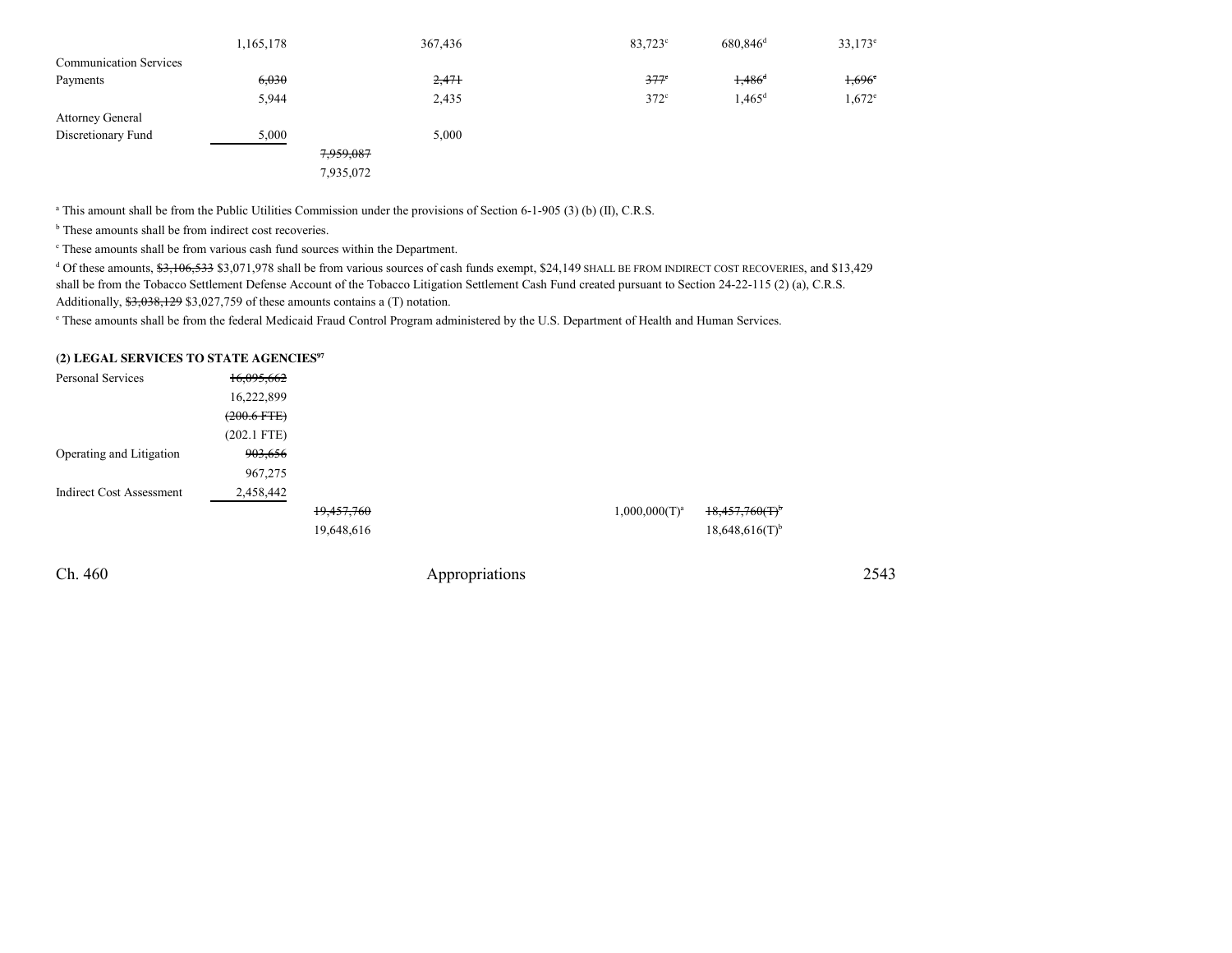|          |        |                | APPROPRIATION FROM |              |               |                |  |  |  |
|----------|--------|----------------|--------------------|--------------|---------------|----------------|--|--|--|
| ITEM &   | TOTAL. | <b>GENERAL</b> | GENERAL            | <b>CASH</b>  | <b>CASH</b>   | <b>FEDERAL</b> |  |  |  |
| SUBTOTAL |        | <b>FUND</b>    | <b>FUND</b>        | <b>FUNDS</b> | <b>FUNDS</b>  | <b>FUNDS</b>   |  |  |  |
|          |        |                | <b>EXEMPT</b>      |              | <b>EXEMPT</b> |                |  |  |  |
|          | S      |                |                    |              |               |                |  |  |  |

a This amount shall include funds from the Division of Wildlife in the Department of Natural Resources, the Public Employees' Retirement Association, the State Lottery Division in the Department of Revenue, the Correctional Industries Subprogram in the Department of Corrections, College Access Network (formerly the Colorado Student Loan Program) in the Department of Higher Education, Veterans' Nursing Homes in the Department of Human Services, Auraria Higher Education Center Enterprises, Disability Insurance Trust, CollegeInvest (formerly the Colorado Student Obligation Bonding Authority), and the following institutions of highereducation: the University of Colorado at Boulder, the State Board of Agriculture, the Colorado School of Mines, the University of Northern Colorado, Adams StateCollege, Mesa State College, Western State College, Fort Lewis College, and the Private Vocational Schools.

<sup>b</sup> This amount shall be from various sources of funds appropriated for legal services to state agencies.

#### **(3) CRIMINAL JUSTICE AND APPELLATE**

| Special Prosecutions Unit          | 1,194,091    | 990,007      | $204.084$ <sup>a</sup> |                        |
|------------------------------------|--------------|--------------|------------------------|------------------------|
|                                    |              | $(10.3$ FTE) | $(2.5$ FTE)            |                        |
| Insurance Fraud Unit               | 594,563      |              |                        | 594,563 $(T)^b$        |
|                                    |              |              |                        | $(7.6$ FTE)            |
| Securities Fraud Unit              | 463,762      | 116,799      |                        | $346,963(T)$ °         |
|                                    |              | $(2.0$ FTE)  |                        | $(3.6$ FTE)            |
| Appellate Unit                     | 2,177,260    | 2,177,260    |                        |                        |
|                                    |              | $(28.0$ FTE) |                        |                        |
| Medicaid Fraud Grant <sup>98</sup> | 1,281,613    | 320,372(M)   |                        | $961,241$ <sup>d</sup> |
|                                    | $(14.0$ FTE) |              |                        |                        |
| Capital Crimes Prosecution         |              |              |                        |                        |
| Unit                               | 361,781      | 361,781      |                        |                        |
|                                    |              |              |                        |                        |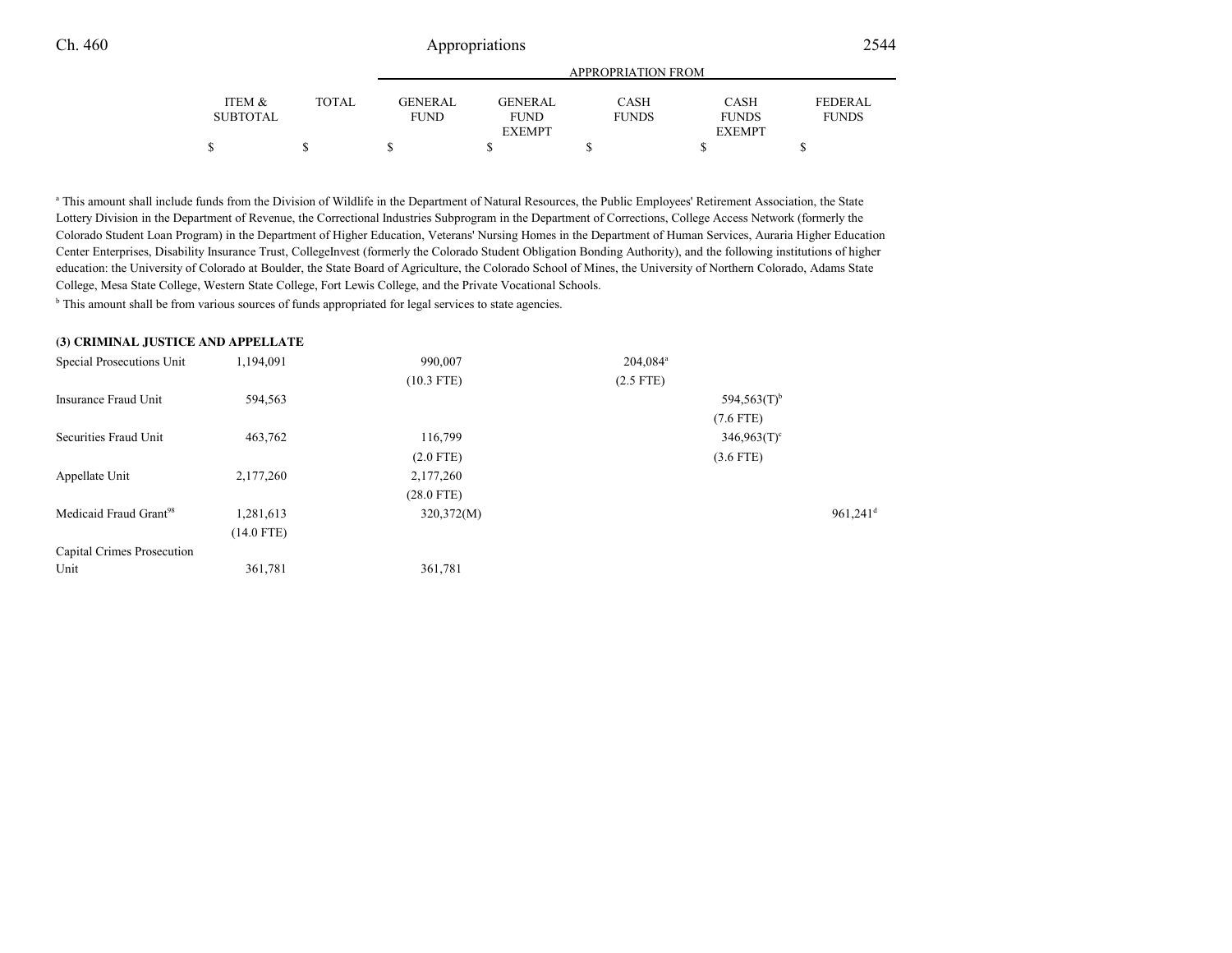|                               |             |           | $(4.0$ FTE) |                          |                           |
|-------------------------------|-------------|-----------|-------------|--------------------------|---------------------------|
| Peace Officers Standards and  |             |           |             |                          |                           |
| <b>Training Board Support</b> | 1,208,125   |           | 44,638      | $1,163,487$ <sup>e</sup> |                           |
|                               | $(6.0$ FTE) |           |             |                          |                           |
| Victims Assistance            | 69,191      |           |             |                          | $69,191(T)$ <sup>f</sup>  |
|                               |             |           |             |                          | $(1.0$ FTE)               |
| Indirect Cost Assessment      | 241,673     |           |             | $104.275^8$              | $137,398(T)$ <sup>h</sup> |
|                               |             | 7,592,059 |             |                          |                           |

<sup>a</sup> This amount shall be from the State Compensation Insurance Authority.

<sup>b</sup> This amount shall be from the Division of Insurance Cash Fund through an appropriation to the Department of Regulatory Agencies.

<sup>e</sup> This amount shall be from the Division of Securities Cash Fund through an appropriation to the Department of Regulatory Agencies.

<sup>d</sup> This amount shall be from the federal Medicaid Fraud Control Program administered by the U.S. Department of Health and Human Services.

e This amount shall be from the P.O.S.T. Board Cash Fund created pursuant to Section 24-31-303 (2) (b), C.R.S.

<sup>f</sup> This amount shall be from Victims Assistance and Law Enforcement funds appropriated to the Department of Public Safety, Division of Criminal Justice.

<sup>g</sup> Of this amount, \$73,606 shall be from the P.O.S.T. Board Cash Fund created pursuant to Section 24-31-303 (2) (b), C.R.S., and \$30,669 shall be from the State Compensation Insurance Authority.

h Of this amount, \$93,234 shall be from the Division of Insurance Cash Fund through an appropriation to the Department of Regulatory Agencies and \$44,164 shall be from the Division of Securities Cash Fund through an appropriation to the Department of Regulatory Agencies.

Ch. 460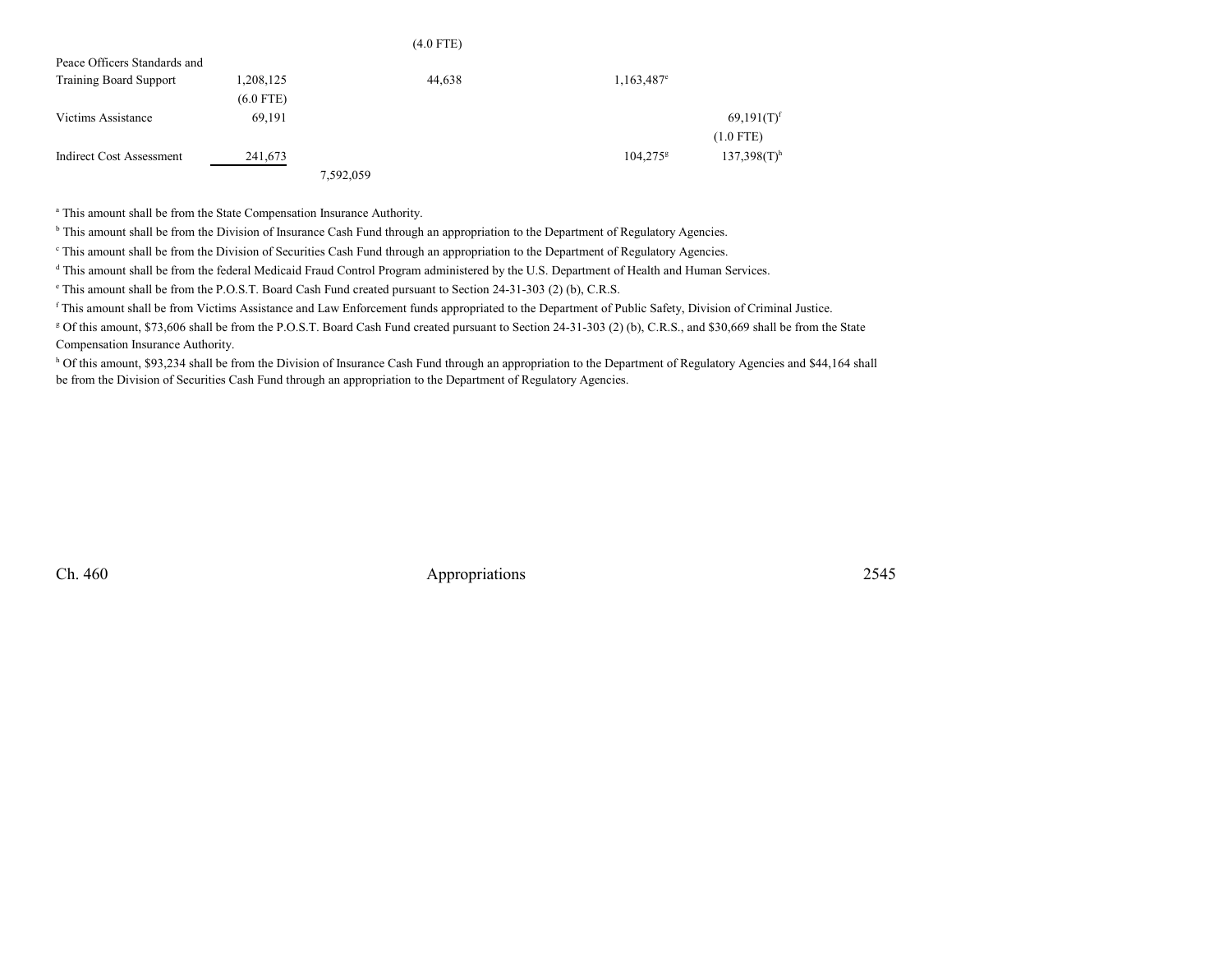|                                                                        |                           |              | <b>APPROPRIATION FROM</b>     |                                                |                             |                                              |                                |  |
|------------------------------------------------------------------------|---------------------------|--------------|-------------------------------|------------------------------------------------|-----------------------------|----------------------------------------------|--------------------------------|--|
|                                                                        | ITEM &<br><b>SUBTOTAL</b> | <b>TOTAL</b> | <b>GENERAL</b><br><b>FUND</b> | <b>GENERAL</b><br><b>FUND</b><br><b>EXEMPT</b> | <b>CASH</b><br><b>FUNDS</b> | <b>CASH</b><br><b>FUNDS</b><br><b>EXEMPT</b> | <b>FEDERAL</b><br><b>FUNDS</b> |  |
|                                                                        | \$                        | \$           | \$                            | \$                                             | \$                          | \$                                           | \$                             |  |
| (4) WATER AND NATURAL RESOURCES                                        |                           |              |                               |                                                |                             |                                              |                                |  |
| Federal and Interstate Water                                           |                           |              |                               |                                                |                             |                                              |                                |  |
| Unit                                                                   | 482,426                   |              | 482,426                       |                                                |                             |                                              |                                |  |
|                                                                        | 437,426                   |              | 437,426                       |                                                |                             |                                              |                                |  |
|                                                                        |                           |              | $(5.5$ FTE)                   |                                                |                             |                                              |                                |  |
| Defense of the Colorado                                                |                           |              |                               |                                                |                             |                                              |                                |  |
| River Basin Compact                                                    | 758,880                   |              |                               |                                                |                             | 758,880 <sup>a</sup>                         |                                |  |
|                                                                        |                           |              |                               |                                                |                             | $(4.0$ FTE)                                  |                                |  |
| <b>DEFENSE OF THE REPUBLICAN</b>                                       |                           |              |                               |                                                |                             |                                              |                                |  |
| <b>RIVER COMPACT</b>                                                   | 130,000                   |              |                               |                                                |                             | $130,000^a$                                  |                                |  |
| <b>Consultant Expenses</b>                                             | 50,000                    |              |                               |                                                |                             | 50,000 <sup>b</sup>                          |                                |  |
| Comprehensive                                                          |                           |              |                               |                                                |                             |                                              |                                |  |
| Environmental Response,                                                |                           |              |                               |                                                |                             |                                              |                                |  |
| Compensation and Liability                                             |                           |              |                               |                                                |                             |                                              |                                |  |
| Act                                                                    | 452,001                   |              | 426,123                       |                                                |                             | $25,878(T)^c$                                |                                |  |
|                                                                        | $(4.8$ FTE)               |              |                               |                                                |                             |                                              |                                |  |
| Comprehensive<br>Environmental Response,<br>Compensation and Liability |                           |              |                               |                                                |                             |                                              |                                |  |
| <b>Act Contracts</b>                                                   | 600,000                   |              | 175,000                       |                                                |                             | $425,000(T)^c$                               |                                |  |

Ch. 460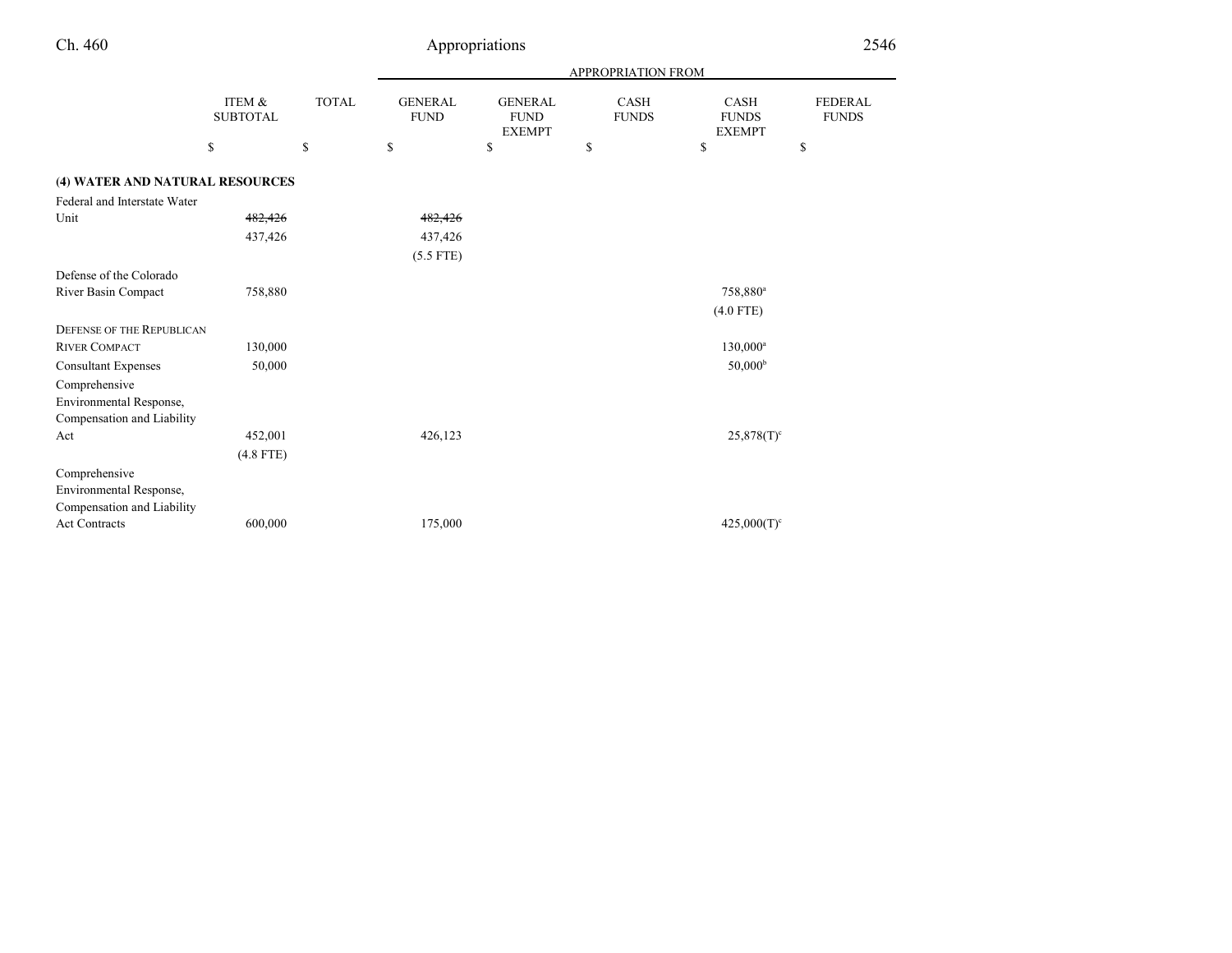| Natural Resource Damage  |           |           |             |
|--------------------------|-----------|-----------|-------------|
| Claims at Rocky Mountain |           |           |             |
| Arsenal                  | 2,661,667 |           | 2,661,667   |
|                          |           |           | $(2.0$ FTE) |
|                          |           | 5,004,974 |             |
|                          |           | 5,089,974 |             |

<sup>a</sup> This amount THESE AMOUNTS shall be from the Colorado Water Conservation Board Litigation Fund created in Section 37-60-121 (2.5) (a), C.R.S.

<sup>b</sup> This amount shall be from reserves in the Attorney Fees and Costs Account created in Section 24-31-108 (2), C.R.S.

c These amounts shall be transferred from the Department of Public Health and Environment.

#### **(5) CONSUMER PROTECTION**

| Consumer Protection and  |              |           |              |                        |                        |
|--------------------------|--------------|-----------|--------------|------------------------|------------------------|
| Anti-Trust               | 1,481,229    |           | 841,874      | $65,799$ <sup>a</sup>  | 573,556 <sup>b</sup>   |
|                          |              |           | $(11.5$ FTE) | $(1.5$ FTE)            | $(4.0$ FTE)            |
| Collection Agency Board  | 285,667      |           |              | 238,098°               | $47,569$ <sup>d</sup>  |
|                          | $(5.2$ FTE)  |           |              |                        |                        |
| Uniform Consumer Credit  |              |           |              |                        |                        |
| Code                     | 873,437      |           |              | $766,606^e$            | $106,831$ <sup>f</sup> |
|                          | $(11.3$ FTE) |           |              |                        |                        |
| Indirect Cost Assessment | 263,756      |           |              | $214,685$ <sup>g</sup> | 49.071 <sup>h</sup>    |
|                          |              | 2.904.089 |              |                        |                        |

<sup>a</sup> Of this amount, \$45,015 shall be from the Public Utilities Commission under the provisions of Section 6-1-905 (3) (b) (II), C.R.S., and \$20,784 shall be from the Building Regulation Fund created pursuant to Section 24-32-3309, C.R.S.

b Of this amount, \$335,837 shall be from court-awarded settlements, \$157,719 shall be from the Tobacco Settlement Defense Account of the Tobacco LitigationSettlement Cash Fund created pursuant to Section 24-22-115 (2) (a), C.R.S., and \$80,000 shall be from custodial funds administered by the Department.

Ch. 460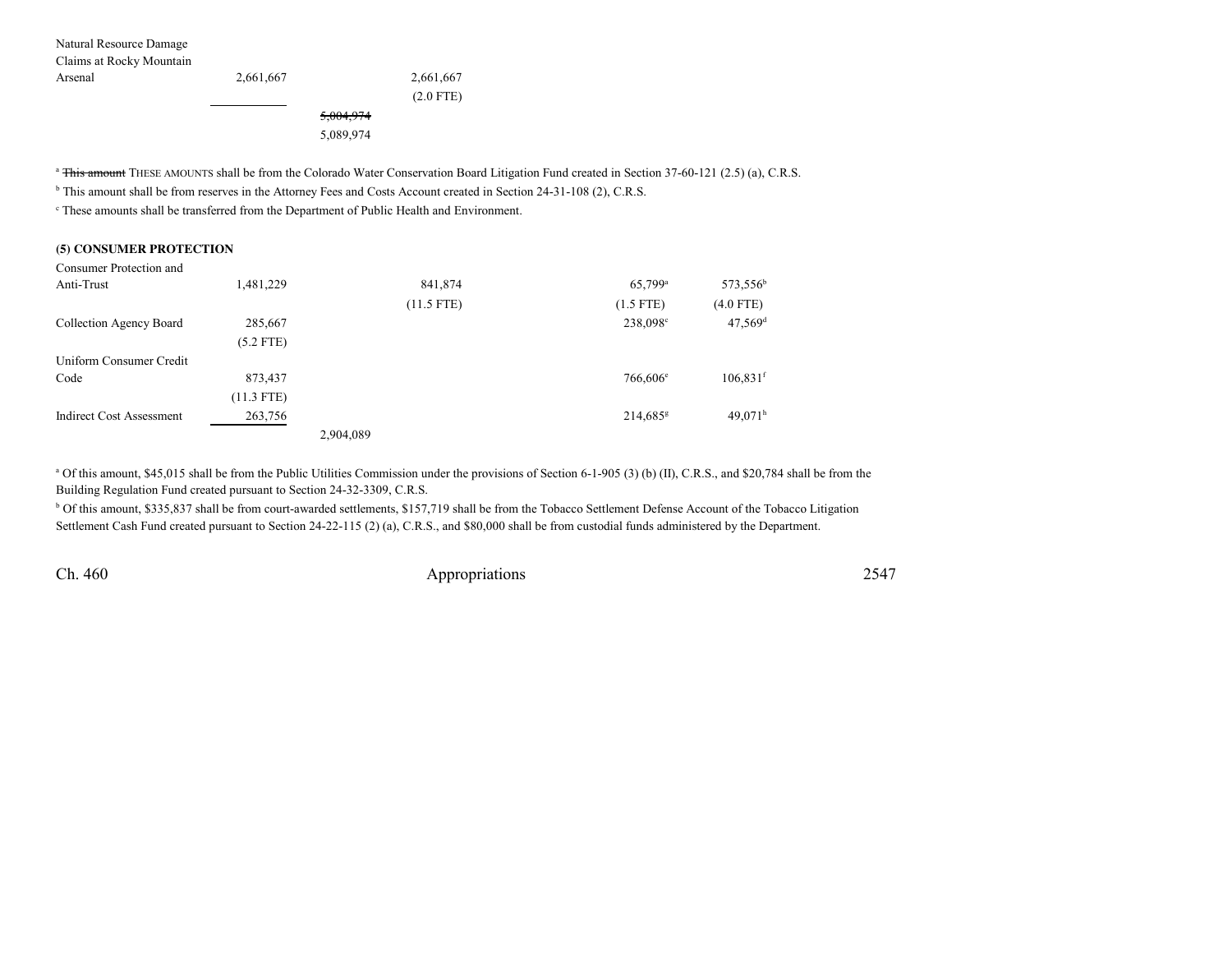|          |       | APPROPRIATION FROM |                |              |               |                |  |  |
|----------|-------|--------------------|----------------|--------------|---------------|----------------|--|--|
| ITEM &   | TOTAL | <b>GENERAL</b>     | <b>GENERAL</b> | <b>CASH</b>  | <b>CASH</b>   | <b>FEDERAL</b> |  |  |
| SUBTOTAL |       | FUND               | <b>FUND</b>    | <b>FUNDS</b> | <b>FUNDS</b>  | <b>FUNDS</b>   |  |  |
|          |       |                    | <b>EXEMPT</b>  |              | <b>EXEMPT</b> |                |  |  |
|          |       |                    |                |              |               |                |  |  |
|          |       |                    |                |              |               |                |  |  |

<sup>c</sup> This amount shall be from the Collection Agency Cash Fund created in Section 12-14-136 (1) (a), C.R.S.

<sup>d</sup> This amount shall be from the reserves in the Collection Agency Cash Fund created in Section 12-14-136 (1) (a), C.R.S.

e This amount shall be from the Uniform Consumer Credit Code Cash Fund created in Section 5-6-204 (1), C.R.S.

<sup>f</sup> This amount shall be from reserves in the Uniform Consumer Credit Code Cash Fund created in Section 5-6-204 (1), C.R.S.

g Of this amount, \$138,625 shall be from the Uniform Consumer Credit Code Cash Fund created in Section 5-6-204 (1), C.R.S., \$63,792 shall be from the Collection Agency Cash Fund created in Section 12-14-136 (1) (a), C.R.S., and \$12,268 shall be from the Public Utilities Commission under the provisions of Section 6-1-905(3) (b) (II), C.R.S.

h Of this amount, \$24,535 shall be from court-awarded settlements, \$12,268 shall be from custodial funds administered by the Department, and \$12,268 shall be from the Tobacco Settlement Defense Account of the Tobacco Litigation Settlement Cash Fund created in Section 24-22-115 (2) (a), C.R.S.

#### **(6) SPECIAL PURPOSE**

| District Attorneys' Salaries  | 1,313,037 | 1,313,037 |                   |
|-------------------------------|-----------|-----------|-------------------|
| Litigation Management and     |           |           |                   |
| Technology Fund <sup>99</sup> | 325,000   |           | $325,000^a$       |
| Statewide HIPAA Legal         |           |           |                   |
| Services                      | 21,609    | 21,609    |                   |
| Tobacco Litigation            | 225,000   | 100,000   | $125,000^{\rm b}$ |
| Fraudulent Documents (S.B.    |           |           |                   |
| $06 - 110$                    | 65,874    |           | $65,874^{\circ}$  |
|                               |           |           | $(1.0$ FTE)       |
| Referendum K                  | 43,466    | 43,466    |                   |
|                               | 23,466    | 23,466    |                   |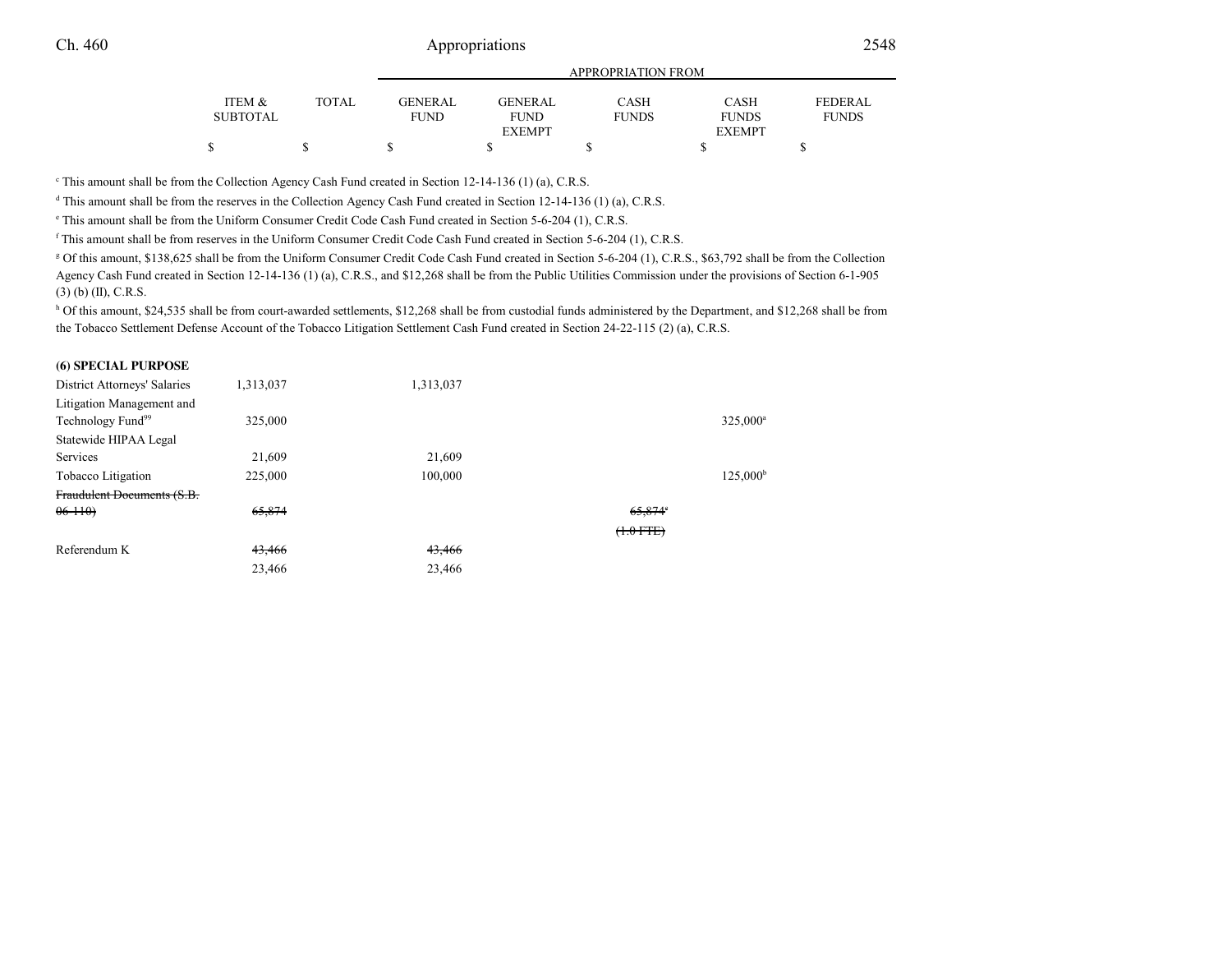1,993,986

1,908,112

<sup>a</sup> This amount shall be from either General Fund fund balance generated by excess earnings in the Legal Services to State Agencies program in FY 2006-07 or from reserves in the Attorney Fees and Costs Account created in Section 24-31-108 (2), C.R.S.

<sup>b</sup> This amount shall be from <del>General Fund balance generated by excess carnings in the Legal Services to State Agencies program in FY 2006-07. THE DEFENSE</del> ACCOUNT OF THE TOBACCO LITIGATION SETTLEMENT CASH FUND CREATED IN SECTION 24-22-115 (2) (a), C.R.S.

c This amount shall be from the Judicial Stabilization Cash Fund created in Section 13-32-101 (1.5), C.R.S.

#### **TOTALS PART X**

| $(LAW)^{4,5}$ |                           | \$4,157,413"          | \$28,152,364"             | \$1,095,708 |
|---------------|---------------------------|-----------------------|---------------------------|-------------|
|               | \$45,077,922 \$11,437,190 | $$4,086,558^{\circ}$$ | \$28,458,819 <sup>a</sup> | \$1,095,355 |

<sup>a</sup> Of these amounts,  $\frac{$27,034,603}{$27,211,115}$  contains a (T) notation.

**FOOTNOTES** -- The following statements are referenced to the numbered footnotes throughout section 2.

- <sup>4</sup> All Departments, Totals -- The General Assembly requests that copies of all reports requested in other footnotes contained in this act be delivered to the Joint Budget Committee and the majority and minority leadership in each house of the General Assembly.
- <sup>5</sup> All Departments, Totals -- Every Department is requested to submit to the Joint Budget Committee information on the number of additional federal and cash funds exempt FTE associated with any federal grants or private donations that are applied for or received during FY 2007-08. The information should include the number of FTE, the associated costs (such as workers' compensation, health and life benefits, need for additional space, etc.) that are related to the additional FTE, the direct and indirect matching requirements associated with the federal grantor donated funds, the duration of the grant, and a brief description of the program and its goals and objectives.

Ch. 460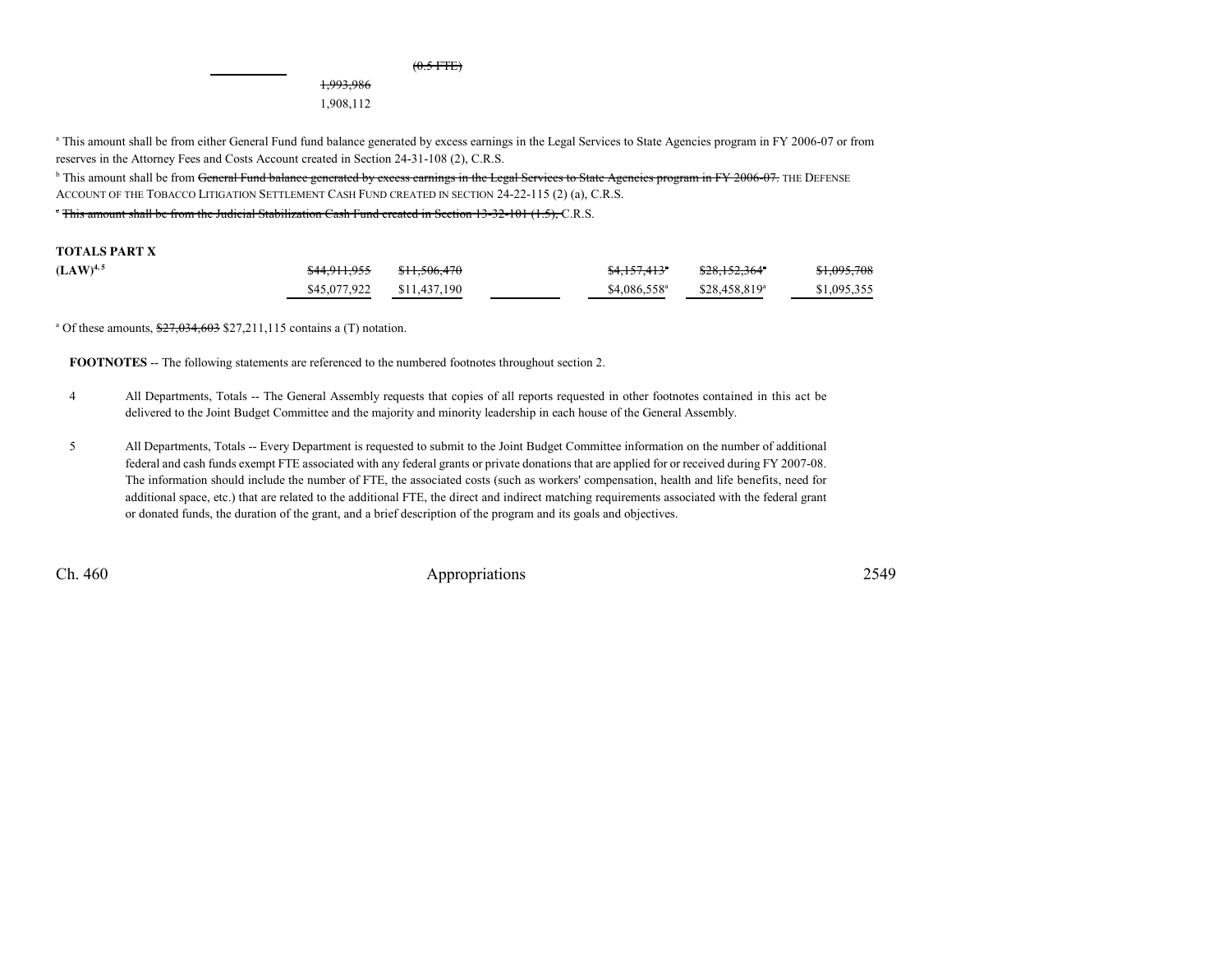- 
- <sup>97</sup> Department of Law, Legal Services to State Agencies -- In making this appropriation, it is the intent of the General Assembly that hourly billing rates charged by the Department for legal services to state agencies not exceed \$74.64 per hour for attorneys and not exceed \$60.79per hour for paralegals, which equates to a blended rate of \$72.03 per hour.
- <sup>98</sup> Department of Law, Criminal Justice and Appellate, Medicaid Fraud Grant -- The General Assembly requests that the Department of Law's Medicaid Fraud Control Unit produce a progress report on the Department's efforts to reduce Medicaid fraud and abuse in Colorado. The report should include: (1) the most recent estimates on the total amount of Medicaid fraud and abuse in Colorado; (2) a summary of total fines,costs, and restitutions recovered, attributable to the Medicaid Fraud Control Unit's efforts; (3) a detailed explanation of the Medicaid Fraud Control Unit's participation in global or national Medicaid fraud settlements, including total awards received due to them; and (4) evidence of the effectiveness of the Medicaid Fraud Control Unit in reducing the amount of Medicaid fraud and abuse in Colorado. The Medicaid FraudControl Unit is requested to submit the report to the Joint Budget Committee by November 1, 2007.
- <sup>99</sup> Department of Law, Special Purpose, Litigation Management and Technology Fund -- It is the intent of the General Assembly to grant the Department of Law additional flexibility by allowing the Department to use funds appropriated in this line item to address unanticipated state legal needs that arise during FY 2007-08, as well as information technology asset maintenance needs that would otherwise require GeneralFund appropriations during FY 2007-08. It is also the intent of the General Assembly that moneys spent from this fund shall not require the appropriation of additional FTE and will not be used for any type of salary increase, promotion, reclassification, or bonus related to any presentor future FTE employed by the Department of Law. It is furthermore the intent of the General Assembly that moneys spent from this fund will not be used to offset present or future personal services deficits in any division in the Department. The Department is requested to submita quarterly report to the Joint Budget Committee detailing the purpose for which moneys from this fund have been expended. Such a reportis also requested with any supplemental requests for additional legal services funding within or outside of the Legal Services to State Agenciesprogram.

### **SECTION 2. Repeal.** Section 12 (2) (b) of chapter 386, Session Laws of Colorado 2007, is repealed as follows:

Section 12. **Appropriation.** (2) (b) In addition to any other appropriation, there is hereby appropriated, to the department of law, for consumer protection, for the fiscal year beginning July 1, 2007, the sum of two hundred sixty-four thousand six hundred eight dollars (\$264,608), cash funds exempt, and 3.0 FTE, or so much thereof as may be necessary, for the implementation of this act. Said sum shall be from cash funds exempt received from the department of regulatory agencies out of the appropriation to thedivision of real estate in subsection (1) of this section.